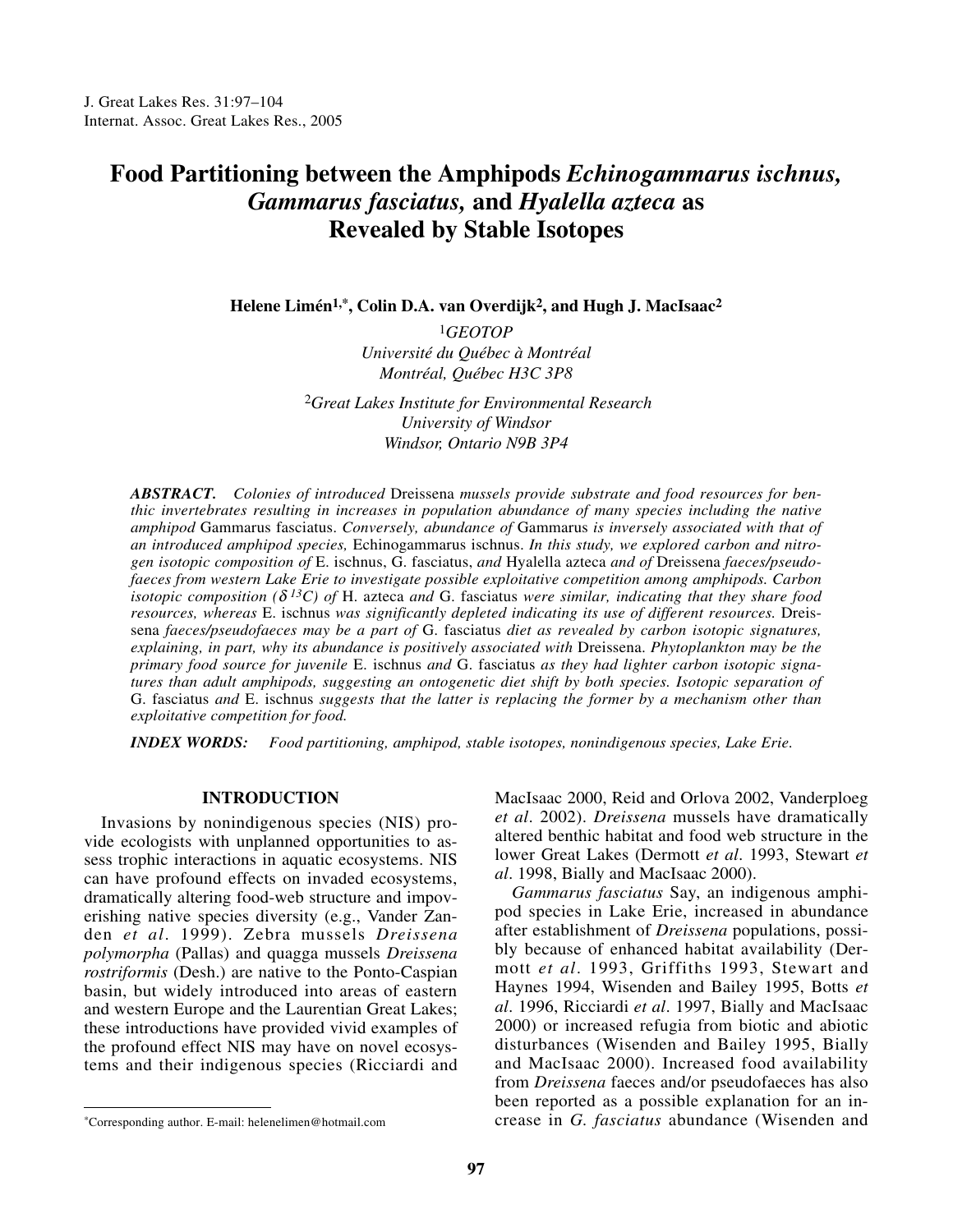Bailey 1995, Botts *et al*. 1996, Ricciardi *et al*. 1997, Kuhns and Berg 1999).

While elevated populations of *G. fasciatus* are correlated with *Dreissena* colonies, an introduced amphipod species, *Echinogammarus ischnus* (Stebbing), seems to have the opposite effect. This species was first reported in the Laurentian Great Lakes during 1995 (Witt *et al*. 1997), although archived samples revealed its presence in western Lake Erie in 1994 and possibly as early as 1993 (van Overdijk *et al*. 2003). *E. ischnus* appears to be displacing *G. fasciatus* on *Dreissena*-dominated habitats in some areas of the Great Lakes (Dermott *et al*. 1998, Stewart *et al*. 1998, Burkart 1999, van Overdijk *et al*. 2003). *E. ischnus* has a strong affinity for habitats encrusted with *Dreissena*, but *G. fasciatus* uses these substrates as well (van Overdijk *et al*. 2003).

*Hyalella azteca* (Saussure), another native amphipod species in the Great Lakes, has been detected in freshwaters clinging to vegetation and burrowing in bottom sediments (Kruschwitz 1978), though it also occurs on *Dreissena*- and *Cladophora*-encrusted rocks in Lake Erie (van Overdijk *et al*. 2003).

Stable isotope techniques have been used in ecological studies to illuminate consumer-prey relationships (Fry and Sherr 1984, Fry 1991) and can be a useful tool for detecting changes in food-web structure following perturbations, such as species invasions (Vander Zanden *et al*. 1999). Consumers often have  $\delta^{13}$ C values similar to or slightly enriched (by  $\sim 1\%$ ) relative to their food resources, whereas on average  $\delta^{15}N$  displays a stepwise increment of 3.4‰ between trophic levels (Peterson and Fry 1987, Post 2002). Isotopic measurements made on body tissues provide valuable information regarding assimilation of food over long time periods, in contrast to stomach content analyses which reveal diet composition for only the most recent time interval. Furthermore, stomach content analyses may not reflect actual food assimilation.

In this study, we employed stable isotope analyses to investigate whether *E. ischnus* may compete with *G. fasciatus* and *H. azteca* for food resources. We also measured the isotopic signature of *Dreissena* faeces/pseudofaeces to determine its potential role in the diet of both *E. ischnus* and *G. fasciatus*.

## **METHODS**

Amphipods and potential food sources were collected off the east shore of Middle Sister Island,

western Lake Erie on 1 August 2001 using SCUBA-diving and snorkelling. Ambient water temperature was 20°C during collection. A transect perpendicular to shore was fixed and at four depths, 0 m (shore), 0.5 m, 1.0 m, and 2.0 m, buoys were placed to mark sampling sites. At each site a 1×1 m quadrat was placed and a visual description of the relative coverage of different substrates was made. Three *Dreissena*-encrusted rocks of similar size were sealed underwater in polypropylene bags, brought to the surface and preserved with 10% sugar-formalin to record amphipod abundance. Amphipods for stable carbon and nitrogen isotope analyses were collected by placing three rocks from each depth into separate polypropylene bags and later dislodging amphipods by agitating in a bucket of water for 1 minute at the surface. Water from the bucket was then passed through a 500-µm mesh sieve and retained amphipods were washed into a jar and immediately placed on ice. Amphipod species were identified and separated in the laboratory, divided into males, non-gravid females, gravid females and juveniles when possible. They were kept in milli-Q water for a minimum of 1 hour to enable gut evacuation. Finally they were put into separated vials and preserved at –20°C. Adult *G. fasciatus* included both males and females since they were not separate into sexes. Prior to stable isotope analysis, amphipods were dried at 60°C for 24 hours.

Potential food sources including faeces/pseudofaeces from *Dreissena* colonies, detritus, and algae (*Cladophora*, other filamentous Chlorophyta, and associated epiphytes) and *Vallisneria americana* Michx. were collected and immediately put on ice. Faeces/pseudofaeces from mussel colonies were collected by using 30-cc syringes. Detritus, which we define as degraded material from habitats other than mussel colonies, were collected in the same way as the faeces. Live *Dreissena* was collected in the field and put in a bucket with lake water. In the laboratory, *Dreissena* were transferred to a glass jar, and after 2 days, faeces were collected with a syringe, transferred to two vials, and dried at 60°C. This was done in order to get freshly produced faeces/pseudofaeces from mussels and compare it to faeces collected in the field. In the laboratory, faeces and detritus were examined under a microscope. Fragments of mussel shells were removed from faeces and algae parts from detritus. No meiofauna was found in the collected material. Finally, all potential food sources were dried at 60°C in separate vials prior to analysis of stable isotopes.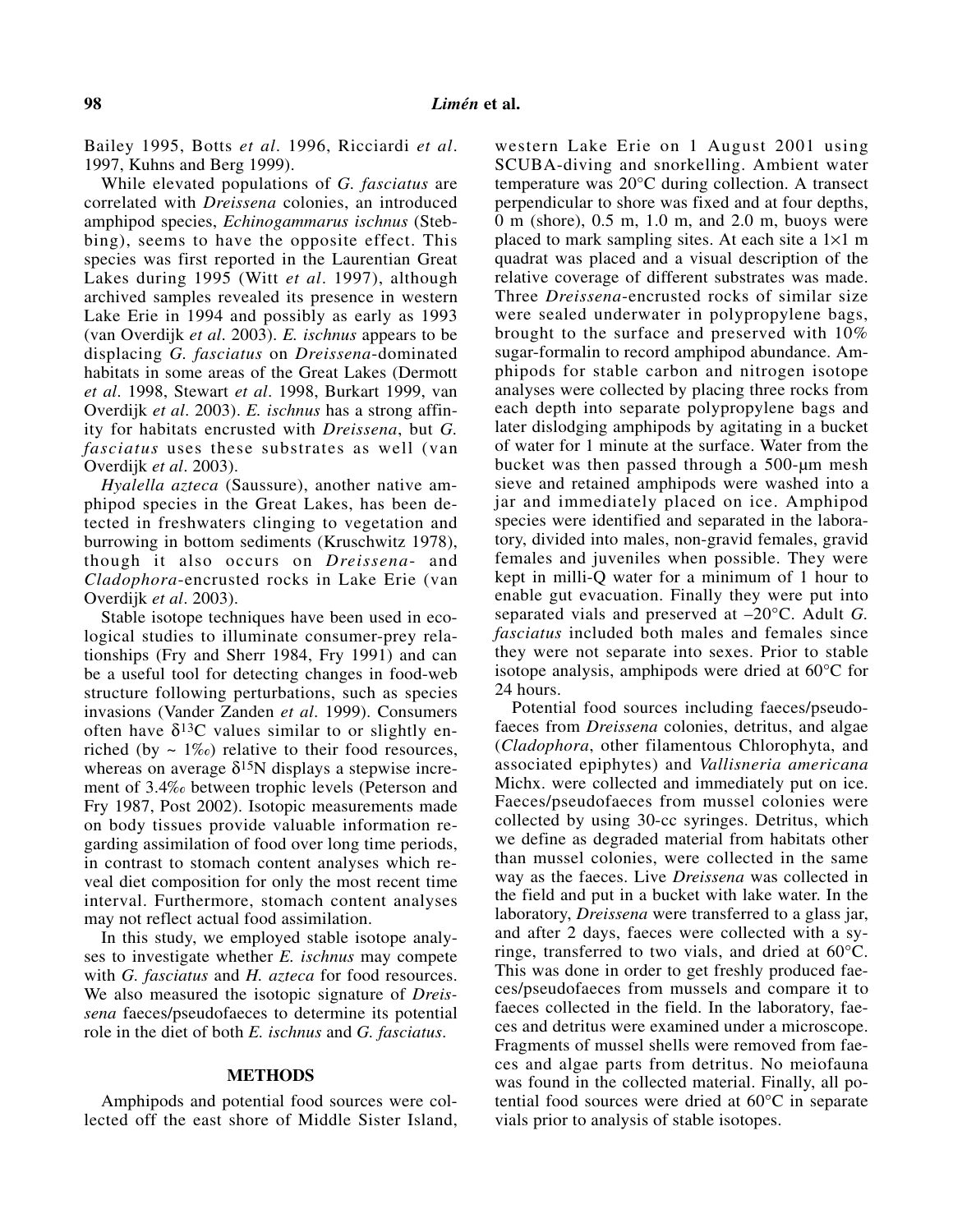# *Food Partitioning and Amphipods* **99**



*FIG. 1. Average number per stone of* **Echinogammarus ischnus (E.i.), Gammarus fasciatus (G.f.),** *and* **Hyalella azteca (H.a)** *at different depths along a transect in western Lake Erie (n = 3). Stacked bars show the number of each species separated into adults and juveniles. Error bars represent standard error (SE). Pie charts show habitat structure at different depths. The different habitat types were Chlorophyta,* **Cladophora,** *bare rock,* **Dreissena** *colonies, and* **Vallisneria americana.**

Stable carbon and nitrogen isotopes were analyzed using an auto-sampling elemental analyzer (Thermo Finnigan Flash 1112 series) connected to an isotope ratio mass spectrometer (Thermo Finnigan-Delta Plus) *via* a Conflo III interface (Thermo-Quest) in continuous flow mode. Samples were ground, weighed and wrapped in tin capsules prior to analysis and run against  $N_1$  (IAEA-N1),  $N_2$ (IAEA-N2),  $CH_6$  (NIST sucrose ANV), and  $CH_7$ (IAEA PEFI polyethylene foil) standards of known relation to the international standards Pee Dee Belemnite for carbon and atmospheric  $N_2$  for nitrogen.

## **Statistics**

Differences in isotopic signatures and abundance were investigated using analysis of variance (ANOVA). Prior to ANOVA, all data were  $log_{10(x+1)}$ transformed and tested for homoscedasticity using Cochran's C-test. Paired *a posteriori* comparisons were carried out with a Tukey HSD test using 95%

confidence limits. A Kruskal-Wallis non-parametric test was applied when variances were heterogeneous.

#### **RESULTS**

#### **Habitat Structure and Amphipod Abundance**

The sampling site nearest to shore was covered principally by *Cladophora* and other Chlorophyta (Fig. 1). At 0.5 m, Chlorophyta covered approximately 75% of the lake bottom with bare rocks covering the remaining area. The 1 m sampling site had the most diverse habitat including 70% coverage by Chlorophyta, 20% by *Dreissena,* and 10% by *Vallisneria americana.* The sampling site at 2 m was almost completely covered by *Dreissena* (97%), with a small area (3%) covered by *V. americana*.

*Echinogammarus ischnus* was most abundant at 1 m, but its abundance was very low at the other depths surveyed (Fig. 1). *Gammarus fasciatus* was abundant at all depths, and exhibited no significant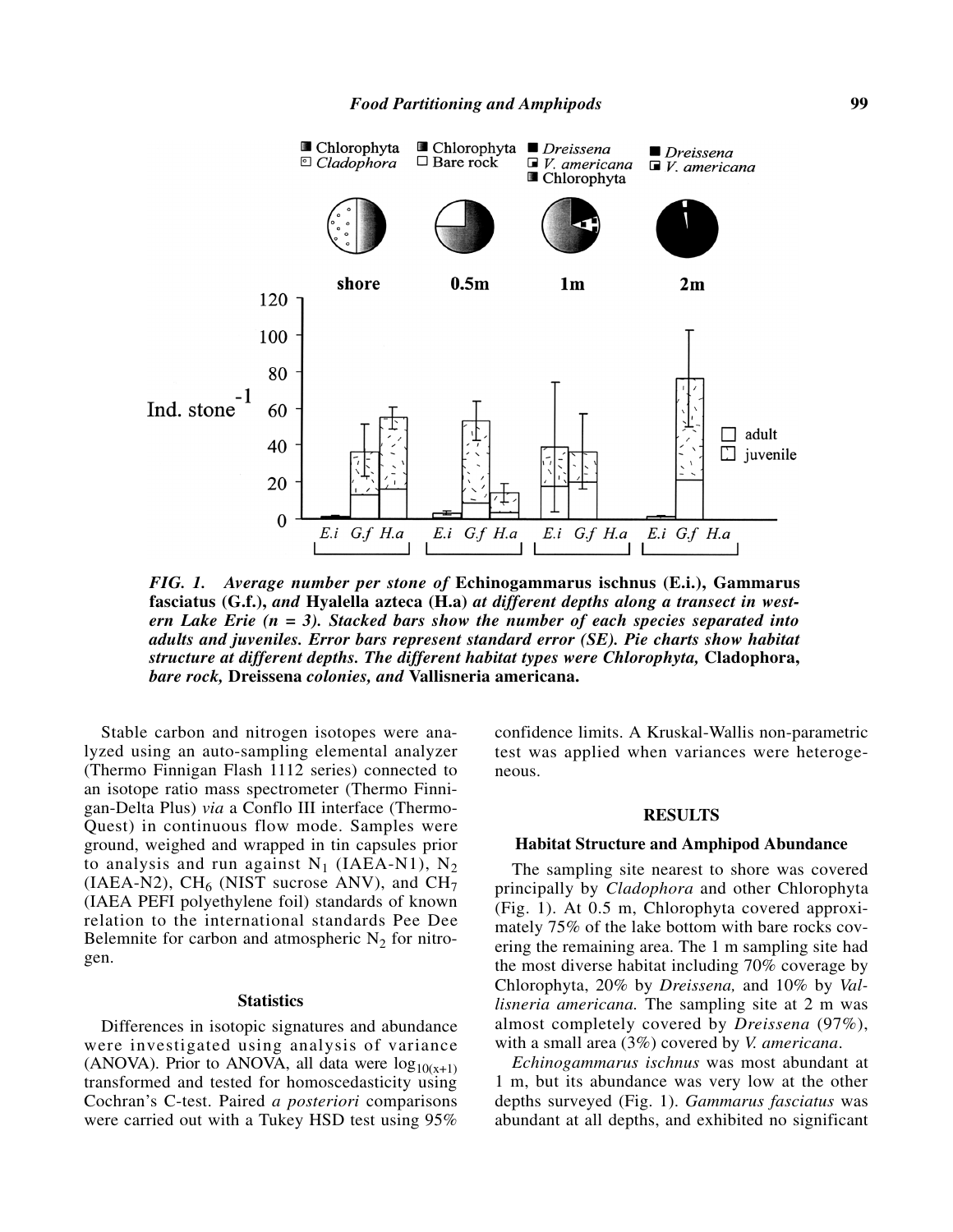# **100** *Limén* et al.



*FIG. 2. Average* ( $\pm$ *SE)* carbon and nitrogen isotopic composition of Echinogam**marus ischnus, Gammarus fasciatus,** *and* **Hyalella azteca** *from all depths (shore to 2 m*). The isotopic composition of males  $(n = 6)$ , females  $(n = 4)$ , gravid females  $(n = 4)$ , *and juveniles (n = 6) is presented for* **E. ischnus. G. fasciatus** *(n = 11) and* **H. azteca** *(n = 5) were separated into adults (no separation of sexes), gravid females (n = 9 for* **G.** fasciatus *and*  $n = 2$  *for* **H.** azteca*) and juveniles* ( $n = 10$  *for* G. fasciatus, *no juvenile* **H. azteca** *were found).* 

difference among depths (Kruskal-Wallis,  $p > 0.05$ ). *Hyalella azteca* was most abundant close to shore, less common at the 0.5 m depth, and absent from deeper sites (Tukey test,  $p < 0.001$ ; Fig. 1). Juvenile *G. fasciatus* tended to be less abundant at the 1 m depth, but there were no significant differences among depths (ANOVA,  $p > 0.05$ ; Fig. 1).

## **Stable Isotopes**

*E. ischnus* differed from the two native species with respect to both carbon and nitrogen isotope composition. The carbon isotopic signal for *E. ischnus* was significantly lighter ( $\delta^{13}C = -17.0\%$ ) than that for *G. fasciatus* ( $\delta^{13}C = -14.6\%$ ) and *H. azteca* ( $\delta^{13}C = -13.8\%$ ) (ANOVA,  $p < 0.001$ , Tukey test). Conversely, the nitrogen isotopic signal for *E. ischnus* was significantly heavier (7.1‰) than those of *G. fasciatus* (6.0‰) and *H. azteca*  $(5.6\%)$  (ANOVA,  $p < 0.05$ , Tukey test). There was, however, no difference in carbon and nitrogen isotopic composition between *G. fasciatus* and *H.*  $azteca$  (ANOVA,  $p > 0.05$ ).

Juvenile *E. ischnus* ( $\delta^{13}C = -19.3\%$ ) had a lighter carbon isotope signal than non-gravid females ( $\delta^{13}C = -16.2\%$ ), gravid females ( $\delta^{13}C =$  $-16.1\%$ ) and males ( $\delta^{13}C = -16.0\%$ ) (ANOVA, p < 0.05, Tukey test; Fig. 2). No adult stages differed with regard to carbon isotopic composition (ANOVA, p > 0.05). Similarly, juvenile *G. fasciatus*  $(\delta^{13}C = -15.3\%)$  were significantly lighter than males and non-gravid females ( $\delta^{13}C = -14.1$ ) and gravid females ( $\delta^{13}C = -14.2\%$ ) (ANOVA, p < 0.05, Tukey test; Fig. 2). Stable carbon isotopic composition of *H. azteca* adults including gravid females did not differ significantly (ANOVA, p > 0.05). The  $\delta^{15}N$  for the various ontogenetic stages and sexes did not differ significantly among the three species (ANOVA,  $p > 0.05$ ).

The range of carbon and nitrogen isotope signatures for potential food sources was –7.4 to  $-14.6\%$ <sub>o</sub>, and 4.1 to 6.6‰, respectively (Fig. 3). In terms of carbon isotopic composition, *Cladophora* (shore) was the most enriched potential food source  $(\delta^{13}C = -7.4\%)$ . *Dreissena* faeces had the most de-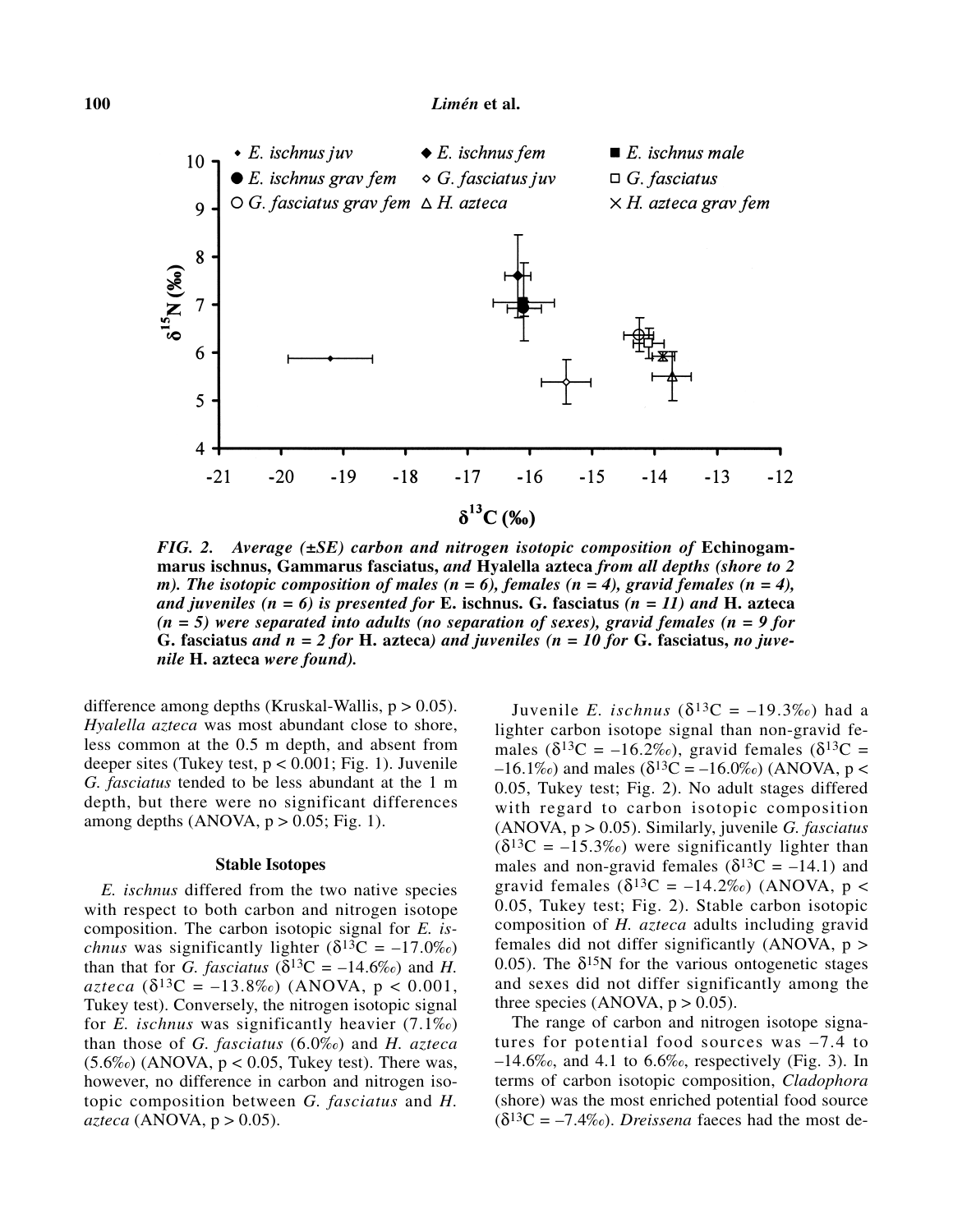

*FIG. 3. Average (±SE) carbon and nitrogen isotopic composition of adult (males, females, and gravid females)* **Echinogammarus ischnus, Gammarus fasciatus,** *and* **Hyalella azteca** *and potential food sources from different depths. Potential food sources shown are: detritus (n = 2), Chlorophyta (n = 2),* **Cladophora** *(n = 2),* **Vallisneria americana** *(n = 2),* **Dreissena** *faeces (n = 4), and LAB* **Dreissena** *faeces (n = 2) (see Material and Methods for details).* 

pleted carbon isotope signal, between –14.2 and –14.6‰. Faeces collected in the laboratory were more nitrogen-enriched ( $\delta^{15}N = 6.6\%$ ) than those collected *in situ* ( $\delta^{15}N = 4.4\%$ <sub>*c*</sub>; Fig. 3).

Isotope signatures demonstrated some variation according to depth from which amphipods were collected. For example, the carbon isotopic signatures of adult *E. ischnus* were more depleted at 2 m  $(-17.3\%)$  than at 0.5 m  $(-15.9\%)$  and 1 m (–15.7‰) (ANOVA, p < 0.05, Tukey test; Fig. 3). The nitrogen isotope signal of *E. ischnus* was slightly but insignificantly enriched at 0.5 m  $(\delta^{15}N)$  $= 9.1\%$ ) as compared to the 1m ( $\delta^{15}N = 6.5\%$ ) and 2 m ( $\delta^{15}N = 7.0\%$ ) depths (ANOVA, p = 0.1; Fig. 3). No significant differences in isotopic signatures among depths were found for adult *G. fasciatus* (ANOVA,  $p > 0.05$ ). The nitrogen isotopic signature for *H. azteca* was more enriched near the shore  $(\delta^{15}N = 6.2\%)$  than at the 0.5 m depth  $(\delta^{15}N =$ 5.1‰) (ANOVA, p < 0.05; Fig. 3).

### **DISCUSSION**

Our results indicate that faeces/pseudofaeces do not constitute a large part of the diet of *Echinogammarus ischnus*, as the carbon isotopic composition differed from what would be predicted from typical fractionation between a consumer and its food resource. This does not support the hypothesis that *Dreissena* may facilitate establishment and dispersal of *E. ischnus* through provision of food associated with its production of faeces and pseudofaeces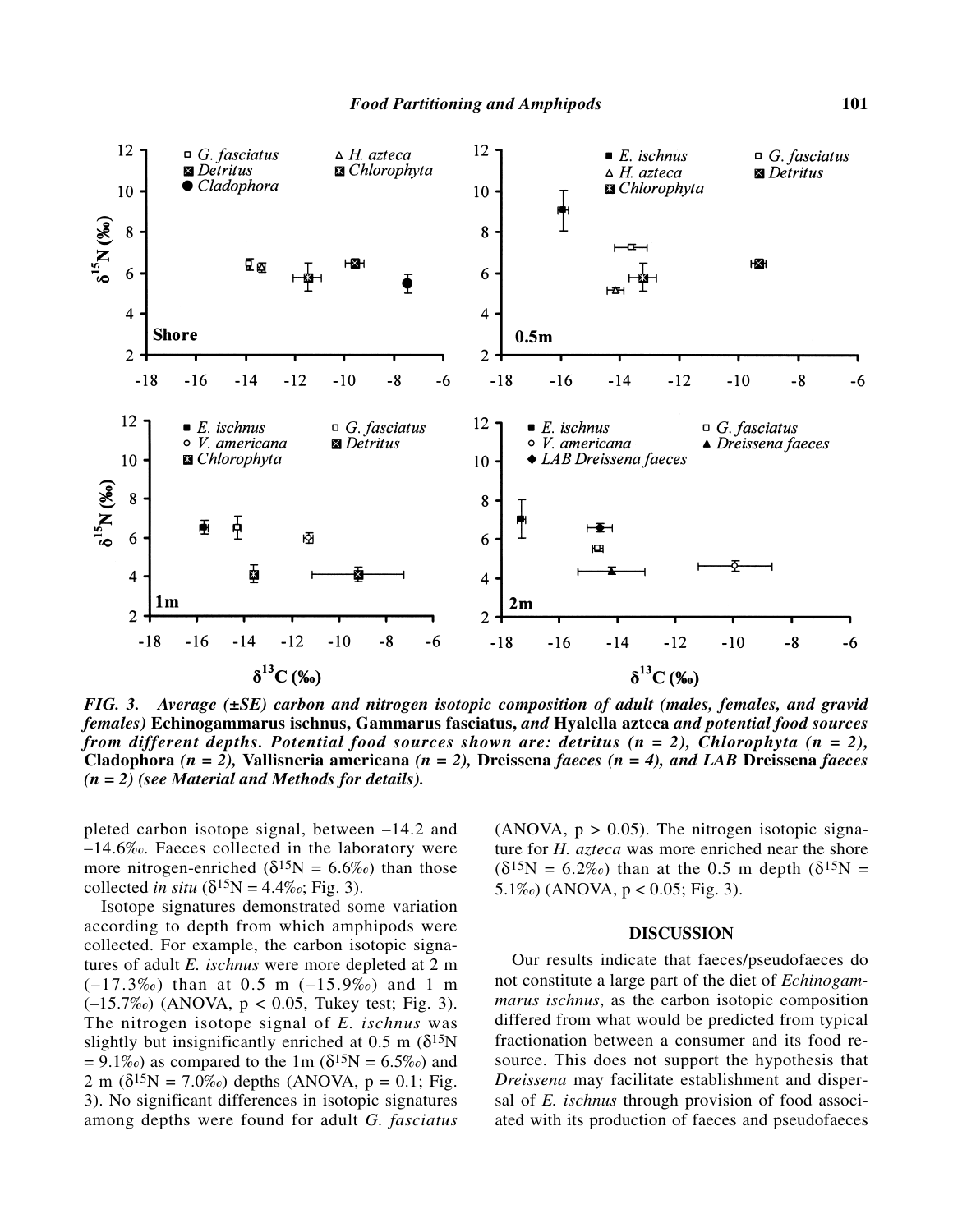(Köhn and Waterstraat 1990, Burkart 1999, van Overdijk *et al*. 2003). The positive effect of *Dreissena* colonies on *E. ischnus* is thus probably the result of increased substrate complexity, which could function as a refuge from fish predators (see van Overdijk *et al*. 2003).

In contrast, the carbon isotopic composition indicate that mussel faeces/pseudofaeces may constitute a part of *Gammarus fasciatus* diet, possibly explaining why it has increased in abundance subsequent to establishment of *Dreissena* in Lake Erie, and why it was relatively abundant at 2 m depth (Fig. 1). The nitrogen isotopic composition of *G. fasciatus* was enriched by only 1‰ relative to *Dreissena* faeces, indicating that it also relies on other food sources. Faeces/pseudofaeces collected from mussels in the laboratory were more nitrogenenriched compared to the faeces collected *in situ*. One explanation for the relatively lighter faecal material from the field could be that it is more degraded and thus composed of bacteria to a larger extent compared to freshly produced faeces from the laboratory. This indicates that amphipods do not select for freshly produced faeces but rather degraded organic matter produced within mussel colonies. Further studies are required to establish the importance of faeces/pseudofaeces in the diet of *G. fasciatus*.

*Hyalella azteca* and *G. fasciatus* had similar carbon isotopic signatures, indicating common food resources. Amphipods in general were carbon-depleted relative to detritus, algae and the macrophyte in this study, and juvenile *G. fasciatus* and *E. ischnus* had a lighter carbon isotope signatures than adults. Phytoplankton have a lighter carbon isotopic signal than benthic algae (Hecky and Hesslein 1995, France 1995), and may be the primary food source for young amphipods. None of the amphipods were clearly dependent on the food sources sampled in this survey, thus any discussion about the potential importance of faeces/pseudofaeces or phytoplankton remains speculative. In future studies, settling phytoplankton should be sampled and macrophytic algae with epiphytes could be further partitioned separating algal species from each other.

*E. ischnus* appears to be displacing or substituting for *G. fasciatus* in some areas (Ratti and Barton 2003, van Overdijk *et al*. 2003). This pattern could result from exploitative competition for food. While our study is limited to only a single transect in the western basin of the lake, the different isotopic signatures of these species indicate that they are likely exploiting different foods and not competing for

this resource. The carbon isotopic composition of *E. ischnus* was always more depleted than that of the two native species, indicating that it occupies a different food niche. Our results are based on data from one sampling occasion in early August and we cannot exclude that food competition could occur during other times of the year.

Nitrogen isotopic signatures suggest that *E. ischnus* is more carnivorous than either *G. fasciatus* or *H. azteca.* Laboratory studies have demonstrated some propensity for *E. ischnus* and *G. fasciatus* to prey upon each other when kept at low densities, although the primary interaction between these species appeared to be based on aggression by the former toward the latter (van Overdijk *et al*. 2003). However, carbon isotope signatures of *E. ischnus* were depleted (about 2‰) compared to the two other amphipod species and does not support the hypothesis that the two amphipods contribute significantly to the diet of *E. ischnus*. Therefore, it is more likely that *E. ischnus* consumes a mixture of food resources, possibly including a small fraction of amphipods. Small invertebrates, i.e. meiofauna, could constitute part of the diet of *E. ischnus*, as they are an important food source for amphipods in other aquatic habitats (e.g., Hwan Yu *et al*. 2003). Overall, the carbon isotopic signature of *E. ischnus* varied among depths, indicating that it is able to consume a variety of food items.

Two other hypotheses that may account for partial substitution of amphipod species are differential use of substrates and substrate-mediated vulnerability to predation. Previous work demonstrated that *E. ischnus* exhibited greater affinity for *Dreissena*substrates, whereas *G. fasciatus* preferred both *Dreissena*- and *Cladophora*-encrusted habitats (van Overdijk *et al*. 2003). Areas with large *Dreissena* colonies would thus be expected to favour *E. ischnus*, while mixed substrates and those dominated by *Cladophora* or *Dreissena* should favour *G. fasciatus*. Field data from this study provide only partial support for these expectations. *G. fasciatus* was abundant in mixed habitats as well as in *Dreissena*dominated ones, however, *E. ischnus* was most abundant at the 1 m depth in mixed-substrate habitats rather than at 2 m, where *Dreissena* dominated. Differential exposure to predators could also influence relative abundances of different amphipod species. Round gobies (*Neogobious melanostomus* (Pallas)) are very abundant throughout much of western Lake Erie, and as juveniles feed extensively on amphipods (Kuhns and Berg 1999). If exposure to fish predators varies as a function of the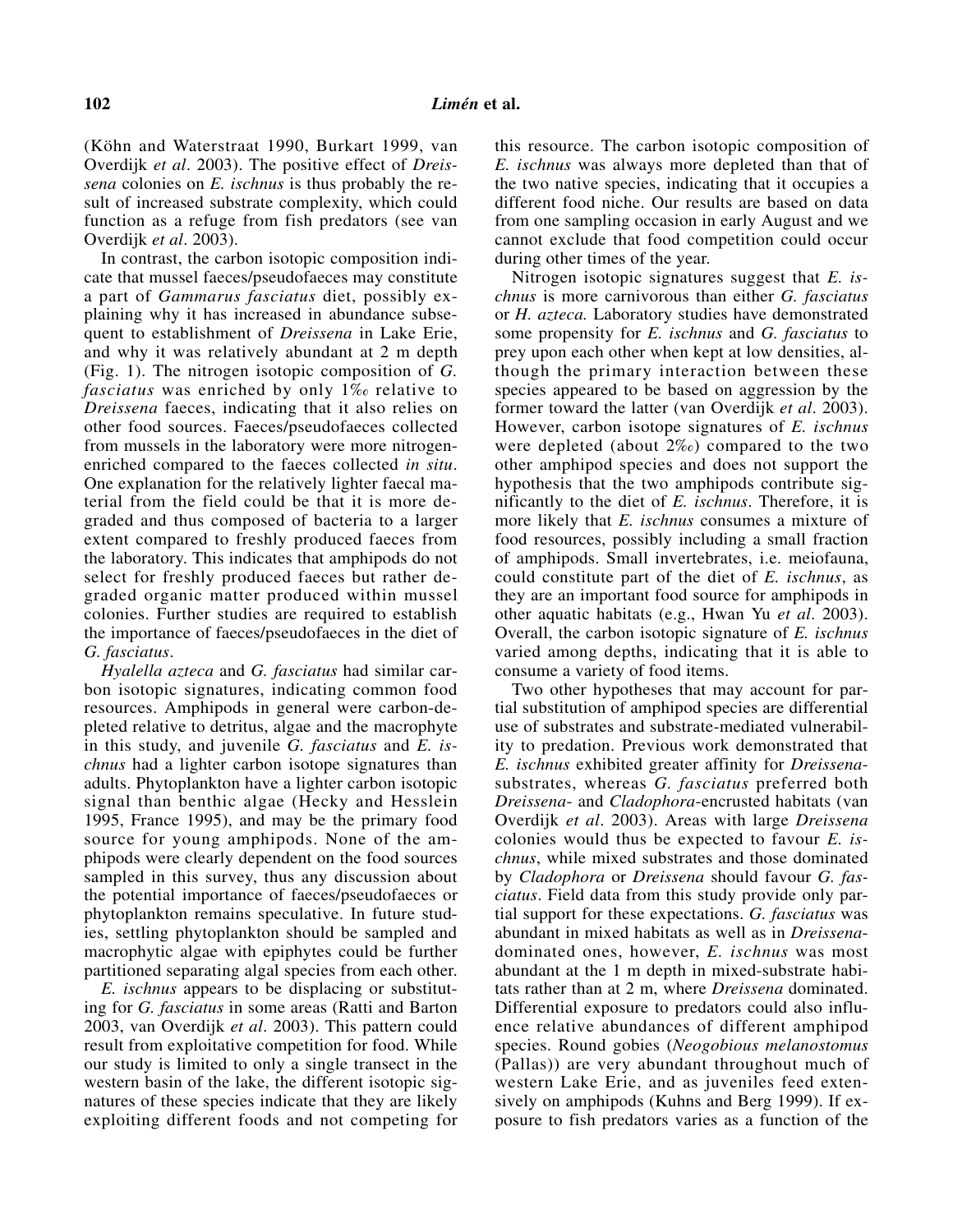substrate utilized by amphipods, it could affect relative species abundances.

Our field survey revealed that the overall abundance of *Gammarus fasciatus* was greater than that of *Echinogammarus ischnus* at our study site in western Lake Erie. This indicates that *G. fasciatus* is continuing to thrive in Lake Erie, is in agreement with a survey conducted at the eastern end of the lake during the same year (Ratti and Barton 2003). Prolific growth of *Cladophora* in the eastern basin may account for this trend, as *G. fasciatus* utilizes this substrate more extensively than does *E. ischnus* (van Overdijk *et al*. 2003). Our study showed that *Cladophora* was not as abundant at the study site, and thus cannot account for the high relative abundance of *G. fasciatus* here. For example, at our 2 m site the lake bottom was largely covered by *Dreissena* colonies, and abundance of *G. fasciatus* was high whereas that of *E. ischnus* was low. *E. ischnus* was abundant at the 1 m depth, where the lake bottom was covered by a mixture of algae and *Dreissena*.

In conclusion, isotopic signatures indicate that *E. ischnus* does not compete for food with *G. fasciatus* and *H. azteca*, although the latter species may exploit common resources. Changes in isotopic signatures among depths suggest a wide range of food items for *E. ischnus*. Carbon isotope signatures of juvenile and adult *E. ischnus* and *G. fasciatus* differed, suggesting an ontogenetic diet shift by both species.

# **ACKNOWLEDGMENTS**

We thank Dr. Ihsan Al-Aasm and Misuk Yun for performing the stable isotope measurements. Also, many thanks to Christian Levesque, Jérome Marty, and two anonymous referees for valuable comments on the manuscript. This study was funded by a postdoctoral fellowship (to HL) from GLIER, and research grants from NSERC (Canada) and Department of Fisheries and Oceans to HJM.

# **REFERENCES**

- Bially, A., and MacIsaac, H.J. 2000. Fouling mussels (*Dreissena* spp.) colonize soft sediments in Lake Erie and facilitate benthic invertebrates. *Freshwater Biol.* 43:85–97.
- Botts, P.S., Patterson, B.A., and Schlosser, D.W. 1996. Zebra mussel effects on benthic invertebrates: physical or biotic? *J. N. Am. Benthol. Soc*. 15:179–184.
- Burkart, G.A. 1999. *Zebra mussel mediation of habitat use by native and exotic amphipods: importance of*

*food availability and predation risk*. Masters thesis. Wright State University, OH, USA.

- Dermott, R., Mitchell, J., Murray, I. and Fear, E. 1993. Biomass and production of zebra mussels (*Dreissena polymorpha*) in shallow waters of Northeastern Lake Erie. In *Zebra mussels: biology, impacts and control*, eds. T.F. Nalepa and D.W. Schloesser, pp. 399–413. Ann Arbor, MI: Lewis Publishers.
- ———, Witt, J., Um, Y.M., and González, M. 1998. Distribution of the Ponto-Caspian amphipod *Echinogammarus ischnus* in the Great Lakes and replacement of native *Gammarus fasciatus*. *J. Great Lakes Res.* 24: 442–452.
- France, R.I. 1995. Differentiation between littoral and pelagic foodwebs in lakes using stable carbon isotopes. *Limnol. Oceanogr.* 40:1310–1313.
- Fry, B. 1991. Stable isotope diagrams of freshwater food webs. *Ecology* 72:2293–2297.
- , and Sherr, E.B. 1984.  $\delta^{13}$ C measurements as indicators of carbon flow in marine and freshwater ecosystems. *Contrib. Mar. Sci.* 27:196–229.
- Griffiths, R.W. 1993. Effects of zebra mussels (*Dreissena polymorpha*) on the benthic fauna of Lake St Clair. In *Zebra mussels: biology, impacts and control*, eds. T.F. Nalepa and D.W. Schloesser, pp. 415–437. Ann Arbor, MI: Lewis Publishers.
- Hecky, R.F., and Hesslein, R.H. 1995. Contributions of benthic algae to lake food webs as revealed by stable isotope analysis. *J. N. Am. Benthol. Soc.* 14:631–653.
- Hwan Yu, O., Hae-Lip, S., and Shirayama, Y. 2003. Feeding ecology of three amphipod species *Synchelidium lenorostralum*, *S. trioostegitum* and *Gitanoposis japonica* in the surf zone of a sandy shore. *Mar. Ecol. Prog. Ser.* 258:189–199.
- Köhn, J., and Waterstraat, A. 1990. The amphipod fauna of Lake Kummerow (Mecklenburg, German Democratic Republic) with reference to *Echinogammarus ischnus* Stebbing, 1899. *Crustaceana* 58:74–82.
- Kruschwitz, L.G. 1978. Environmental factors controlling reproduction of the amphipod *Hyalella azteca*. *Pro. Okla. Acad. Sci.* 58:16–21.
- Kuhns, L.A., and Berg, M.B. 1999. Benthic invertebrate community responses to round goby (*Neogobious melanostomus*) and zebra mussel (*Dreissena polymorpha*) invasion in southern Lake Michigan. *J. Great Lakes Res.* 25:910–917.
- Peterson, B., and Fry, B. 1987. Stable isotopes in ecosystem studies. *Ann. Rev. Ecol. Syst.* 18:293–320.
- Post, D.M. 2002. Using stable isotopes to estimate trophic position: models, methods and assumptions. *Ecology* 83:703–718.
- Ratti, C., and Barton, D.R. 2003. Decline in the diversity of benthic invertebrates in the wave-zone of eastern Lake Erie, 1974–2001. *J. Great Lakes Res.* 29:608–615.
- Reid, D.G., and Orlova, M.I. 2002. Geological and evo-